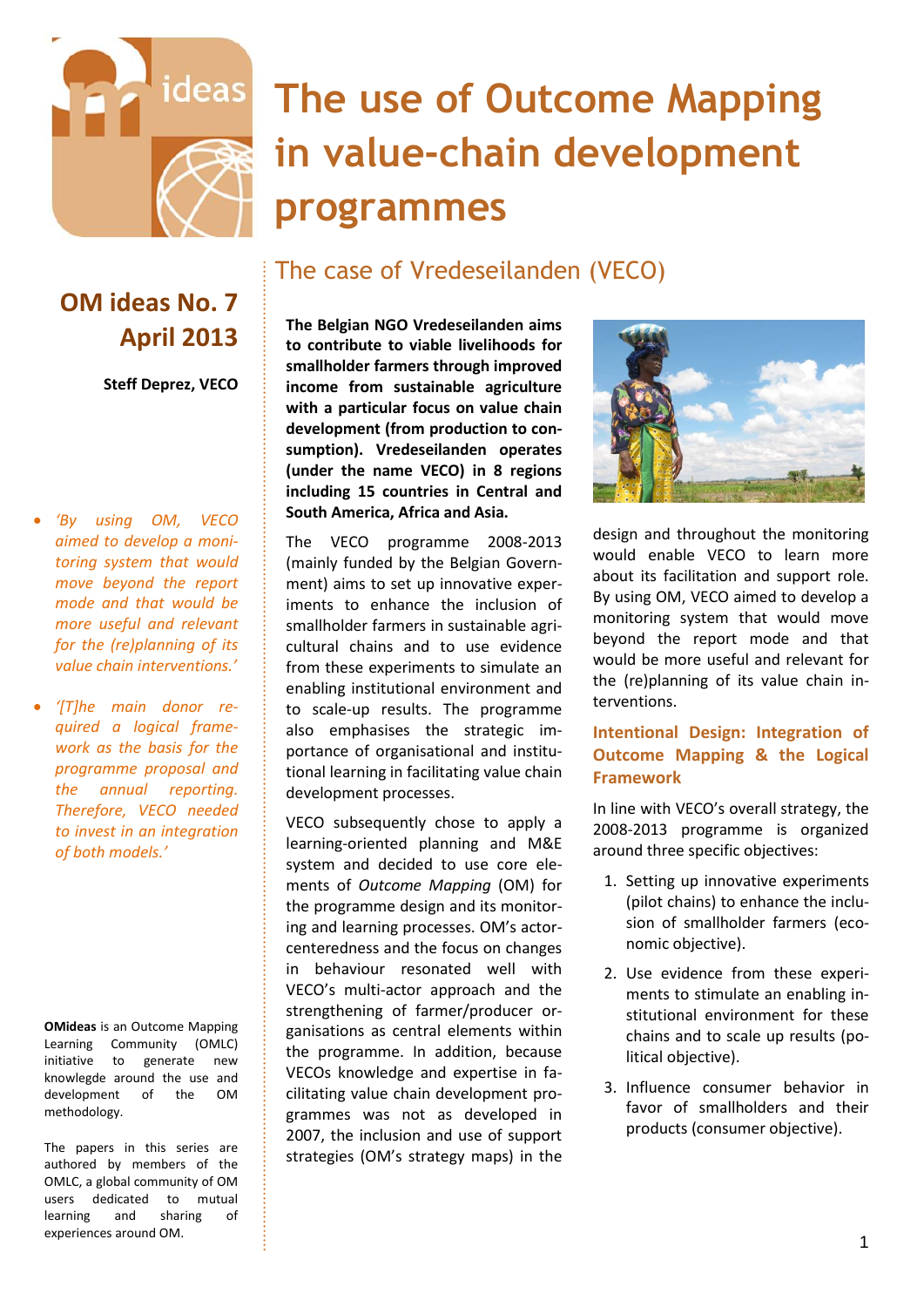The three objectives are connected and interlinked, but require cooperation with different types of partners (see Table 1, below) and call for different intervention strategies.

#### **Phase 1: 2008-2010**

During the first phase of the programme (2008-2010), VECO developed a contextualized OM-based programme framework for each objective for the respective regions it was operating in (e.g. VECO East-Africa, VECO Andes Region, etc.).

The OM Intentional Design approach prioritised the *type* of key actors (boundary partners) VECO needed to align itself with and work with to enable change, placing them in the very heart of the programme logic and design (table 1). Figure 1 visualises the different actors for specific objective 1 within the sphere of influence and the sphere of interest of VECO as implementing team.

Together with the respective boundary partners of a specific region, VECO developed a standard outcome challenge and a set of progress markers for each *type* of boundary partner. Furthermore, strategy maps were identified for each type of boundary partner. This implied that a region (e.g. VECO Indonesia) working in different value chains (e.g. rice, cacao, coffee and groundnuts) would have its specific chain interventions but would cooperate with similar type of partners. The planning and monitoring of the outcomes of the boundary partners would be guided by the same set of progress markers per type of boundary partners, and be supported by a set of similar strategy maps.

*Table 1: Overview type of boundary partners for each specific objective* 

**VECOs Sustainable Agriculture Chain Development Programme 2008-2013** 

| <b>Specific Objective</b> | <b>Specific Objective</b> | <b>Specific Objective</b> |
|---------------------------|---------------------------|---------------------------|
| 1 (Economic)              | 2 (Political)             | 3 (Consumer)              |
|                           |                           |                           |
|                           |                           |                           |
| 1. Commercial             | 1. Political Farmer       | 1. Consumer               |
| Farmer                    | Organisations             | Organisations             |
| Organisations             |                           |                           |
| 2. Private Sector         | 2. Network                | 2. Network                |
|                           |                           |                           |
| Actors                    | Organisations             | organisations             |
|                           |                           |                           |
| 3. Service NGOs           | 3. NGOs                   | 3. NGOs                   |
|                           |                           |                           |
|                           |                           |                           |
|                           |                           |                           |

Organisational practices, as proposed in the OM manual, were not used in the programme logic. In fact, the intended practices were covered by VECOs crosscutting objective on learning and knowledge sharing. Nevertheless, some VECO regions experimented with an alternative approach to organizational practices. They formulated an outcome challenge for themselves as an 'implementing team', reflecting their own ideal organizational practices in view of learning and knowledge sharing. It also included a set of progress markers to plan and monitor those practices.

*Figure 1: VECO's spheres of influence and key actors for specific objective 1*

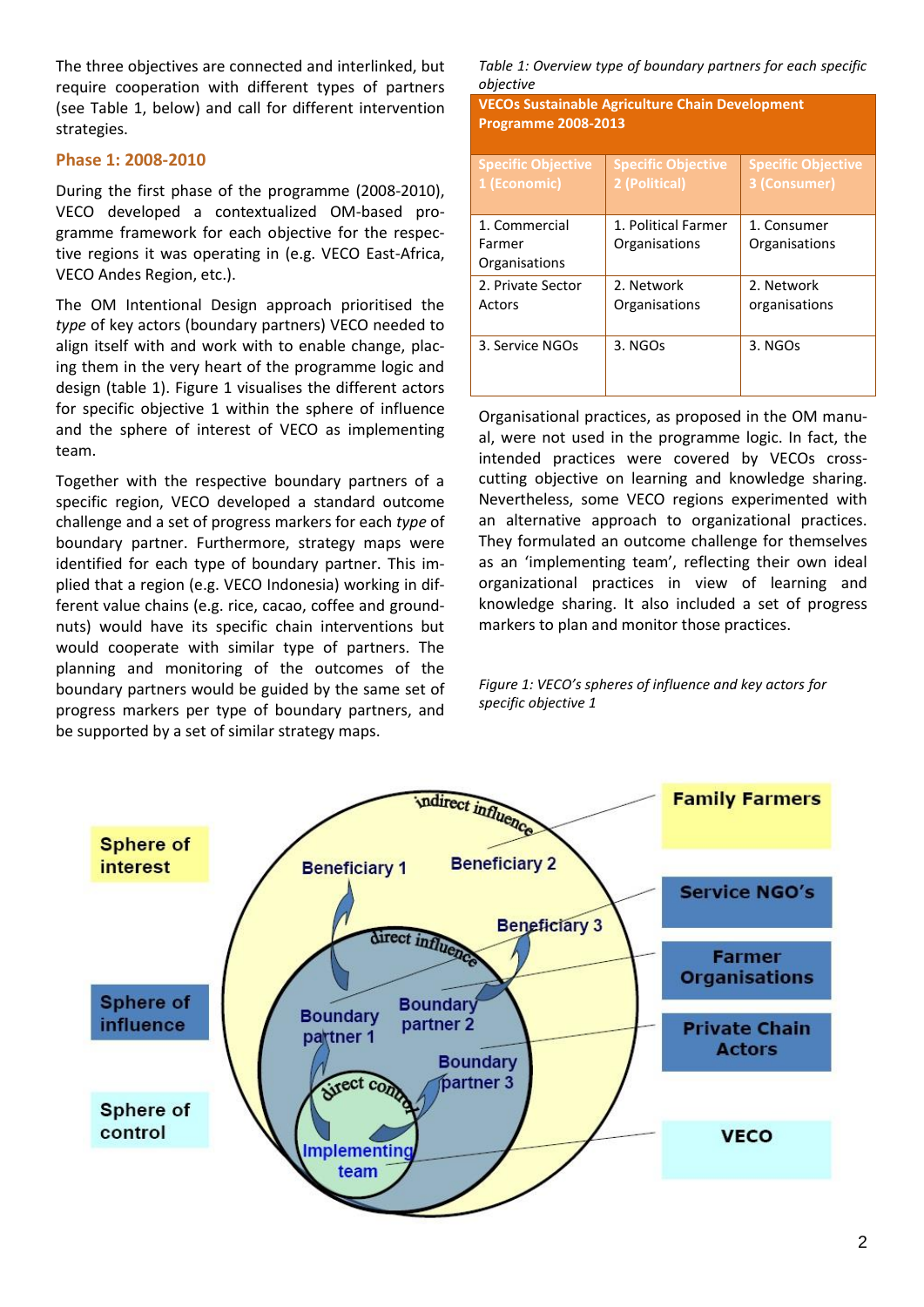

*Figure 2: Programme logic VECO's SACD Programme (Phase 1) and the linkages with the logical framework*

Although VECO developed a relevant OM-based programme logic that would guide its design, planning and monitoring processes, the main donor required a logical framework as the basis for the programme proposal and the annual reporting. Therefore, VECO needed to invest in an integration of both models. Figure 2 shows how the two models were connected. The logical framework was built up around three specific objectives (identical to those explained above). An intermediary result was developed for each type of boundary partners, referencing one core behavioral change and the respective result indicators were linked to some progress markers. Activities were derived from the strategy maps.

#### **Phase 2: 2011-2013**

For the second phase of its programme, VECO made changes to the programme logic and the use of some of the OM elements.

Firstly, instead of using OM to frame a value chain development programme in a specific region (e.g. East-Africa) covering different chain interventions, i.e. using a standard outcome challenge and set of progress markers for each *type* of boundary partner; it decided to use an OM framework at the level of a specific value chain intervention (e.g. a groundnut chain in Uganda, a banana chain in Senegal, a cacao value chain in Indonesia, etc.). As the issues and opportunities, the leverages for change and the intervention strategies are different

for each particular value chain, a contextualised and tailor-made intentional design is needed. Subsequently, the intended changes in behavior of the boundary partners are different and require a tailor-made approach. This resulted in the development of an OMbased Chain Intervention Framework (CIF) for each of the 42 value chains (2011) supported by VECO.

Secondly, an extra result level was added to the programme logic (CIF) to clearly spell out the targeted tangible changes that are expected in the value chain (e.g. increased production, improved quality of produce, increased % of products sold collectively, number of processing units, etc.) and to which the boundary partners are planning to contribute. These results come with indicators commonly used in a logical framework.

This resulted in a CIF built up around a specific objective, value chain results and outcomes as changes in behavior of the key boundary partners.

Thirdly, VECO uses a standard capacity development model to guide the strengthening of business capacities of commercial farmer organisations. Since these capacities are basically outcomes (as changes in behavior) at the level of the commercial farmer organisations, VECO opted to infuse a set of 4 progress markers (linked to the model) for each commercial farmer organization (in addition to the tailor-made progress markers). By doing so, VECO can aggregate the evolutions of capacity strengthening across the different chain interventions within a specific region or across regions.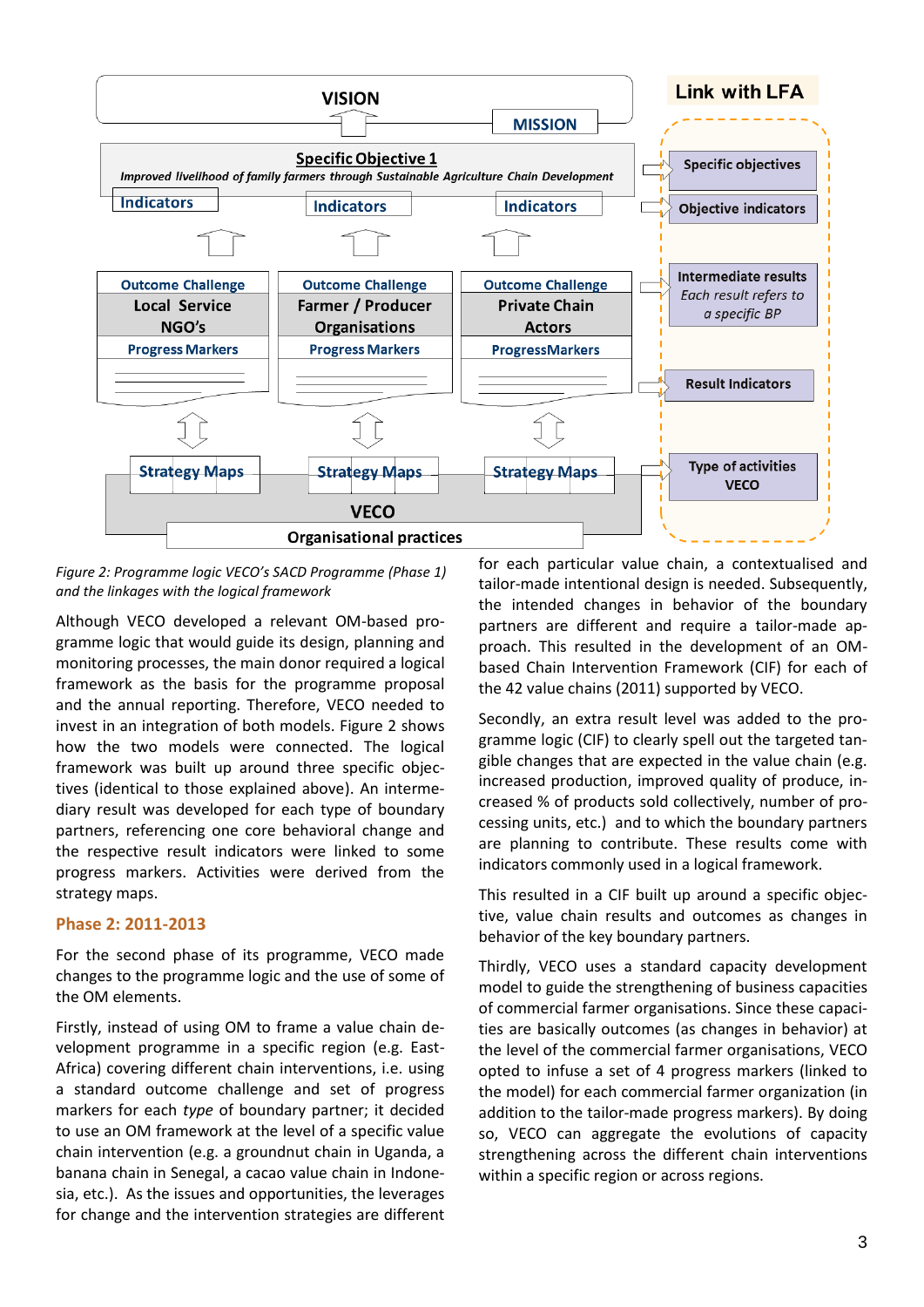Fourthly, VECO uses 9 categories of support strategies (strategy maps) divided in direct support strategies (corresponding with the 'I' strategy maps) and indirect support strategies (corresponding with the 'E' strategy maps). These categories guide the design of each value chain intervention. Every activity that is carried out by the VECO 'implementing team' can be linked to one of the 9 support strategies (see Table 2 below).

| Table 2: Categories of VECO support strategies |                                 |  |  |
|------------------------------------------------|---------------------------------|--|--|
| <b>VECO support strategies</b>                 |                                 |  |  |
| <b>Direct support strategies</b>               |                                 |  |  |
| $\mathbf{11}$                                  | Funding of partners             |  |  |
| 12.                                            | Training & technical assistance |  |  |
| 13.                                            | Coaching & backstopping         |  |  |
| 14.                                            | Monitoring & Feedback           |  |  |
| Indirect support strategies                    |                                 |  |  |
| E1.                                            | Research & Study                |  |  |
| E2.                                            | Documenting & Sharing           |  |  |
| E3.                                            | Networking & exposure           |  |  |
| E4.                                            | Linking with chain actors       |  |  |
| E5.                                            | Linking with chain supporters   |  |  |

Although VECO uses a tailor-made CIF for each of its chain interventions, a logical framework is compiled – for the annual reporting to the main donor – to summarise the progression and results of the programmes in a specific geographical region. Figure 3 visualises the logic of the Chain Intervention Framework (CIF) and indicates how the integration with the logical framework is established.

In summary, the success of the pragmatic integration of OM and the logframe has been guided by:

- 1. *Stating clear objectives:* The vision of VECO was 'translated' in three tangible and measureable objectives (economic, political and consumer objective) which is beneficial for both the Intentional Design (OM) and the logical framework.
- 2. *Defining intermediate results:* During phase 1, the intermediate results in the logframe reflected the changes of the boundary partners (figure 2). The respective result indicators are added to the set of progress markers and these will be used for the data collection process and future reporting. During Phase 2, the intermediate results (and indicators) in the logical framework refer to the results in a value chain intervention framework (figure 3).
- 3. *Ensuring usefulness*: The logical framework is structured in such a way that it presents aggregated information across the different value chains (in one region and across different countries). It might appear that VECO Indonesia is using two programme models for the same



*Figure 3: Programme logic of VECO's chain intervention framework (CIF) and the linkages with the logical framework (Phase 2)*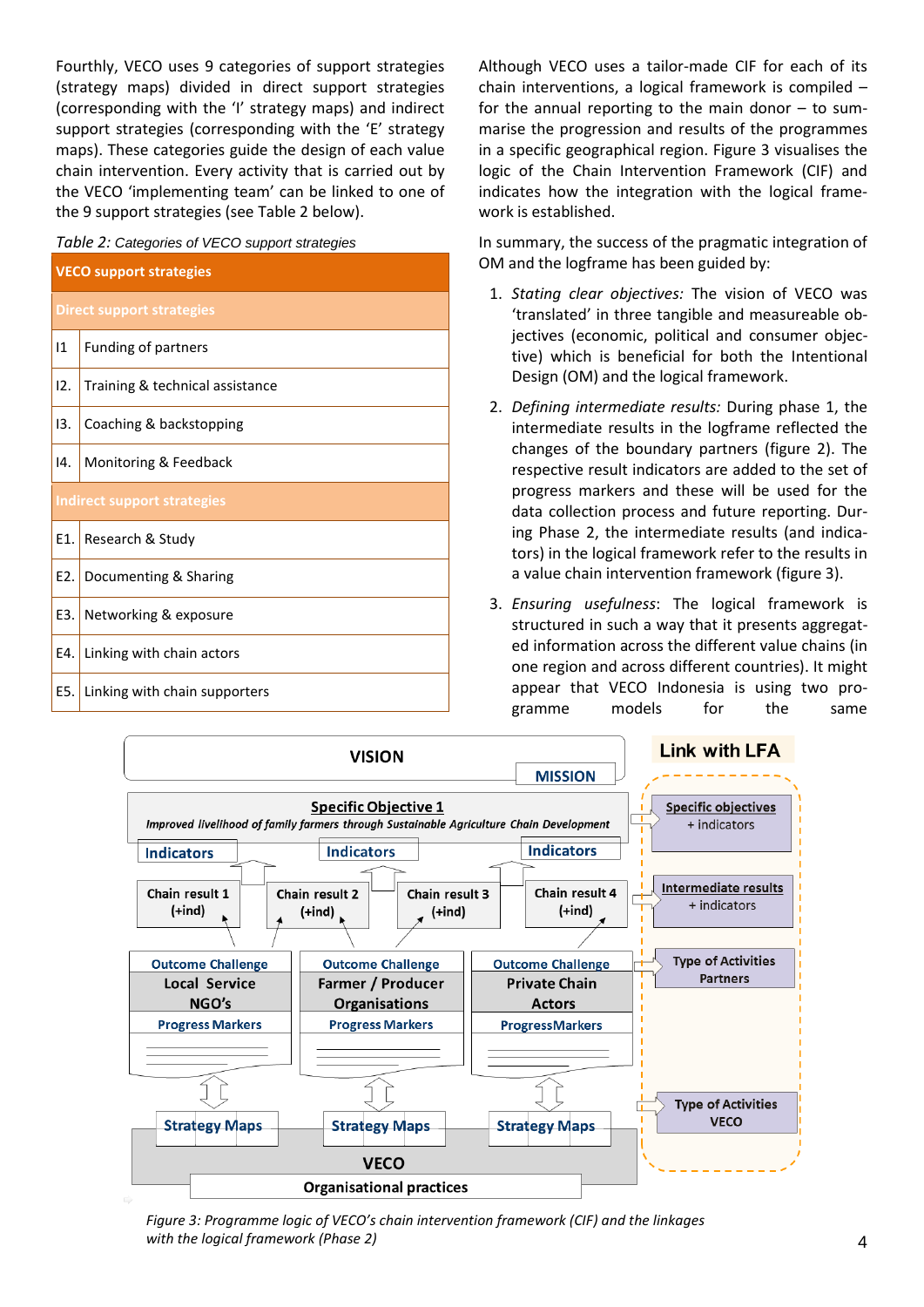programme; however, VECO Indonesia takes a pragmatic approach to this and views the OMbased *Chain Intervention Framework* as the core framework for ongoing programme steering and learning while the logical framework is seen as an important way of presenting and reporting aggregated progress and results (as well as being a necessary requirement for the main donor).

#### **Planning, learning & accountability**

Outcome Mapping has been an inspiration for the development of the planning, learning and accountability system (PLAs), which is VECO's M&E system. The Planning, Learning and Accountability system is defined as the systematic data collection, sense-making and documentation process that supports VECOs planning & management process, facilitates organisational and institutional learning & fulfills VECO's accountability requirements.

Based on the theory and practice of Outcome Mapping, Participatory M&E, Action Learning and Utilisation-Focused Evaluation, a seven step model (table 3) was developed and is used to facilitate the inquiry and development process of the PLAs. The first three steps of the process are crucial for the further development of the PLAs and need to be discussed and negotiated thoroughly with the actors involved. By doing so, they automatically provide direction for the timeframes, the depth and type of data collection, the sense-making process and the documentation. By implication, any changes in the first three steps during the implementation of the programme will have a direct effect on the process of the next steps.

This first step aims to create a common understanding on the main purposes and the intended uses of the M&E system (planning, learning & accountability). The second step is the identification of VECO's key moments and events for planning, learning and acccountability. If M&E is to foster and facilitate organisational and institutional learning, it needs to be built into the regular organisational processes so as to become integral to the thinking and doing of the organisation and embedded in those **organisational spaces and rhythms**, which are central to sharing, debate, learning and decision-making.

The third step is to clearly define and prioritise the required **information needs.** Information has to be used and made usable for action. Therefore, defining and prioritising information needs to be linked with the outcomes of step one (the *intended uses*), and step two (the *organisational spaces*) in order to decide upon the importance and relevance of specific information needs.

*Table 3: Seven design steps of the Planning, Learning and Accountability system (PLAs)*

| 1. Purpose and scope                                 | Identify, clarify and<br>share the main purpose<br>and scope of the PLAs                                               |
|------------------------------------------------------|------------------------------------------------------------------------------------------------------------------------|
| 2. Organisational<br>spaces and<br>rhythms           | Identify the key<br>moment/events and<br>their frequency for<br>planning, learning &<br>accountability                 |
| 3. Information needs                                 | Define and prioritise the<br>monitoring and learning<br>questions and specific<br>information needs                    |
| 4. Plan for data<br>collection and<br>synthesis      | Plan how the data will be<br>collected, stored and<br>Synthesized                                                      |
| 5. Plan for sense-<br>making                         | <b>Plan for critical</b><br>reflection, analysis and<br>conceptualization                                              |
| 6. Plan for<br>documentation and<br>communication    | Plan how monitoring<br>results will be<br>documented and<br>Communicated                                               |
| 7. Plan for creating<br>organisational<br>conditions | Plan how the necessary<br>organisational conditions<br>and capacities will be<br>established in support of<br>the PLAs |

As social interactions are crucial sources for sensemaking and critical for organisational and institutional learning, it is important to ensure that the organisational spaces are well-planned and facilitated. Increasingly, the key organisational space is the bi-annual *value chain meeting* during which farmers, boundary partners, VECO staff and other actors working in a specific value chain - i.e. a multi-stakeholder meeting - gather to share information, update each other on the progress and results in the value chain, discuss the role and contributions of partners and VECO, and to agree on joined chain interventions. Outcome Mapping's learning character lies in the fact that it calls for reflection and analysis of the connections between changes at the level of the boundary partner (progress markers) and the support strategies of VECO's programme team.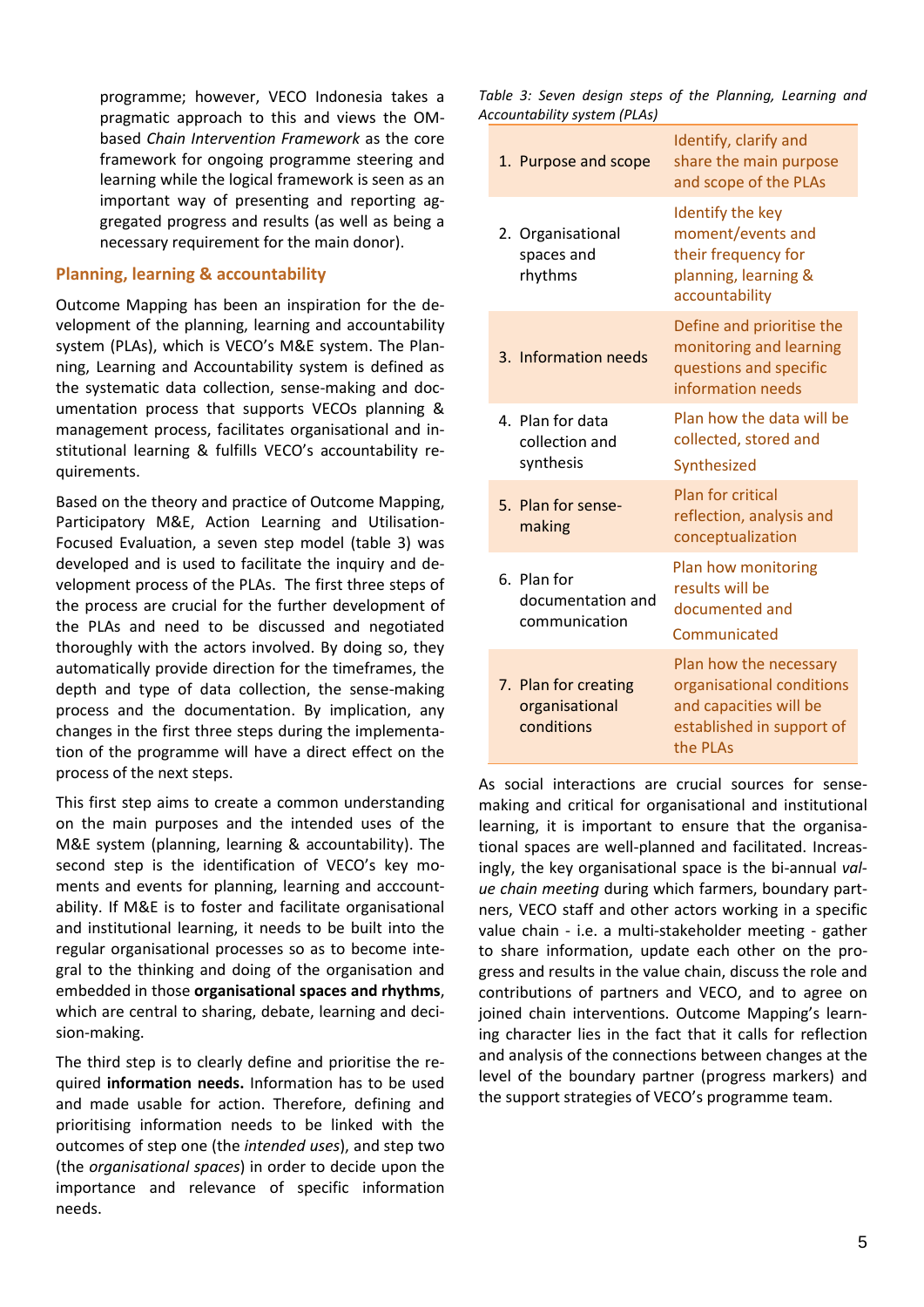*Table 4: Necessary organisational conditions for successful implementation of the PLAs*

| <b>CREATING</b><br><b>MOTIVES</b>       | 1. Formulate guiding ideas for a learn-<br>ing-oriented M&E system                                 |
|-----------------------------------------|----------------------------------------------------------------------------------------------------|
|                                         | 2. Ensure support from management<br>for (organisational) learning                                 |
|                                         | 3. Create a culture of learning                                                                    |
|                                         | Install the necessary incentives to<br>4.<br>participate in or manage the M&E<br>process           |
| <b>CREATING</b><br><b>MEANS</b>         | 5. Strengthen human capacity (M&E,<br>learning, reflective practice, report-<br>ing)               |
|                                         | 6. Provide specialist support (M&E,<br>Learning, Knowledge Management,<br>facilitation)            |
|                                         | 7. Develop and use appropriate con-<br>cepts, methods & tools                                      |
|                                         | 8. Ensure adequate financial resources<br>for M&E and learning                                     |
| <b>CREATING</b><br><b>OPPORTUNITIES</b> | 9. Integrate the PLAs into the man-<br>agement & operational processes                             |
|                                         | 10. Ensure clear and transparent struc-<br>tures, responsibilities & plans for<br>M&E and learning |
|                                         | 11. Develop a responsive information<br>management infrastructure                                  |
|                                         | 12. Build relationships of trust among<br>staff and partners                                       |

VECO acknowledges that the OM approach or the PLAs alone will not lead to learning-oriented M&E practice. Real people in the real world have to 'translate' the principles and systems into action. Therefore, VECO concluded its PLAs design process with a critical analysis on the existing **organisational conditions** and the development of a plan for the institutionalisation of the PLAs. To do so, it developed an approach based on theory and practice of organisational learning in NGOs and the 'learning organization'(Deprez, 2009), i.e. that an organisation can develop a practical strategy for learning if it creates the right *motives, means and opportunities* to do so (see table 2). The three elements generate a synergy that doesn't occur when attention is paid to only one of the elements alone. For each of the three elements, four crucial organisational conditions were identified which need to be installed and maintained to ensure a successful implementation of the PLAs.

#### **Monitoring and learning: principles and practice**

Throughout its monitoring and learning practice, VECO aims to live and act upon some core principles. From the outset, VECO aimed to install a monitoring practice

that is realistic to organize, cost-effective, pragmatic and above all, that makes sense for the people involved. For example, the PLA system needs to be useful for the programme actors who produce and use the information. Data and information that is collected, discussed and synthesized by people need to be useful for those people. '*Which information is required, in what form, for who and at what time?'* is a central and critical question during the design and the actual M&E practice which assist in prioritizing the 'nice-to-know' from 'must-know' information. Linking the required information to the key PLA events and making use of insights generated during these events for programme planning and decision-making ensure that the M&E process is embedded in the programme management cycle. VECO puts a lot of emphasis on (facilitated) selfassessment as an important sense-making approach, rather than external assessments or 'complicated' information gathering processes.

#### **Challenges and lessons learned**

Introducing the principles of Outcome Mapping to programme and partner staff is in of itself great value in prompting debate. For example, OM fostered an interesting and necessary debate on the purpose and relevance of impact assessment and actually influenced the organisation to rethink its approach to M&E - although impact measurement still remains an important aspect of the M&E system of VECO, it is less prominent in the total M&E process and there is a more realistic viewpoint on how far impact can be measured. Although VECO focuses a lot on the process of its development processes and the contributions of actors involved, it still invests in getting good insights and relevant data on the more tangible chain results and impact changes.

*"Defining 'spaces and rhythms' is to sit down with the people involved and ask them to list when they interact to share information and make sense of what is happening for their planning, learning and accountability processes. These moments are then listed and categorised followed by a mapping out of the rhythm, i.e., how often and when these spaces occur and what type of sense-making – sharing, debate, learning, decision-making – occurs*" (Workshop M&E in OM, Guijt & Ortiz, 2007).

Some existing PLA events in VECOs programmes are home weeks or regional meetings (4-6 times per year), bi-annual (multi-actor) chain meetings and bi-annual VECO steering team meetings.

In addition, because of the particular logic and set-up of OM, it initially facilitated critical self-reflection on the previous and existing programme objectives, approach, structure and assumptions on which the programme was based. This was already a valuable process and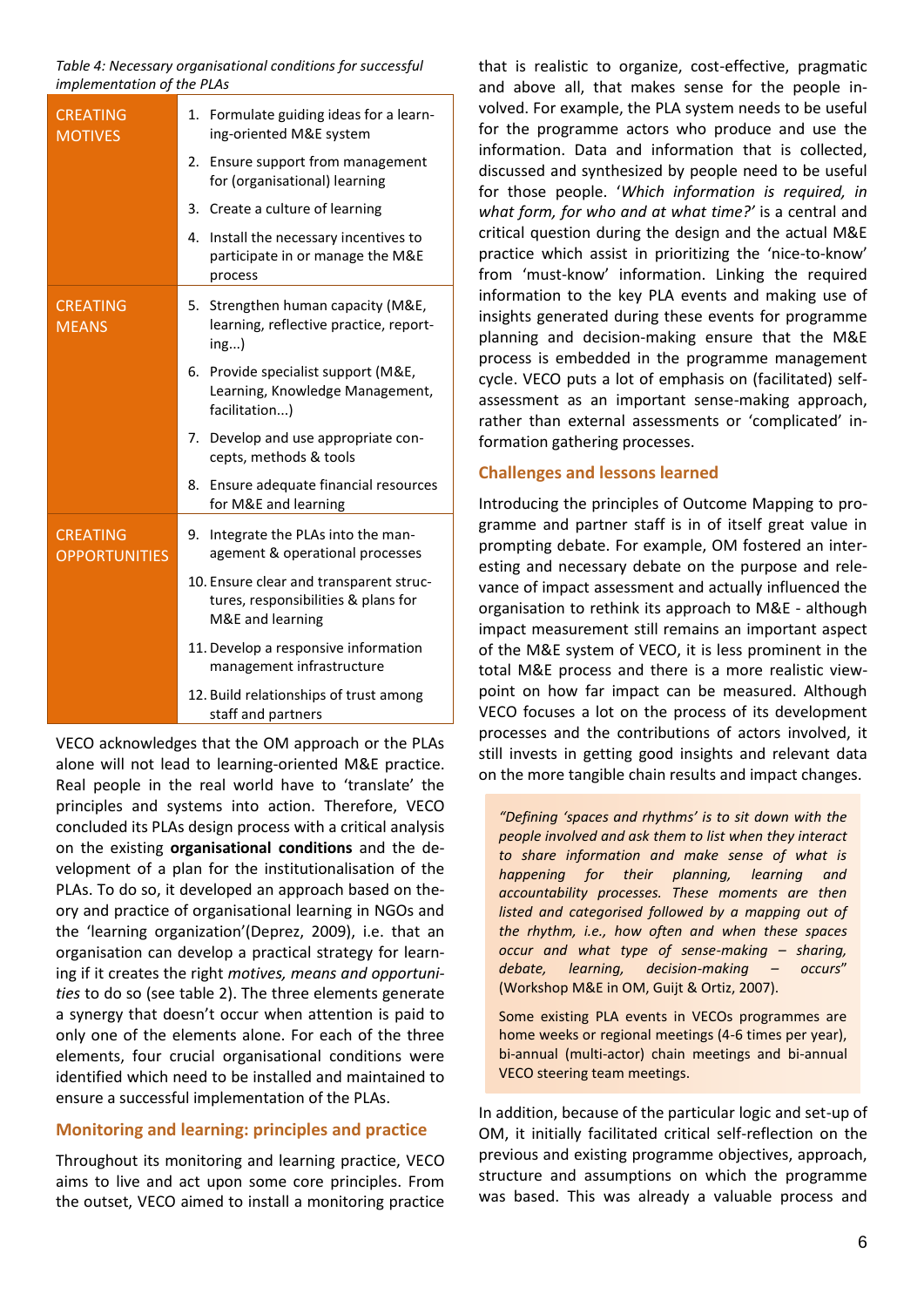clearly shows the potential of OM to be used as assessment tool in addition to programme design.

By using OM as a guiding approach for its chain intervention programmes - both at the level of the Intentional Design and the ongoing monitoring process - VECO programme staff and partners have a better understanding of the value chains and the roles, contributions and expectations of the different key actors in the programme. The continuous value chain intervention and outcome monitoring has already resulted in a series of strategic programme adjustments in the last years such as new value chain results, more focused chain interventions, new types of boundary partners, and phasing out existing partnerships.

Although there is a general feeling that the PLAs is well designed, that it fits the realities of the programme and can potentially lead to a meaningful practice, the monitoring and learning process remains fragile and can easily erode if not carefully taken care off. In general, one can conclude that developing an Outcome Mapping Intentional Design with partner organization is an inspiring and motivating exercise. However, the big challenge lays in 'translating' the OM spirit into the monitoring practice. While the Intentional Design – often guided by external facilitators - is still a safe and rather straight forward process, the monitoring practice is heavily influenced by the internal procedures, the organizational culture, established ways of working, capacities of staff, and quality and nature of relationships with boundary partners. Moving towards a learningoriented monitoring process is therefore not a simple 'panel beating' exercise but requires in many case an 'engine overhaul' as it touches the core of how people look at and run their programmes and partnerships. Based on VECO's experience, critical factors to change the established ways of working are full support from programme management, strong internal champions and continuous support to the learning dimension of the monitoring process. Within the context of VECO, the latter involves a continuous investment in preparation, methods, facilitation, motivation and keeping momentum for the face-to-face meetings.

Upward accountability is still dominant and tends to direct the monitoring and learning practice towards an intra-organisational monitoring perspective - focusing on VECO's own monitoring needs, learning process and information flows – and can, if not consciously paid attention to, undermine the monitoring process which aims to facilitate a change process based on the viewpoints of and in collaboration with the local chain actors, i.e. institutional monitoring and learning.

Through the monitoring of progress markers and strategy maps, OM tends to generate an overload of data. For example, the time spent on collecting, recording and reporting this data limited at first the attention for other monitoring processes such as sense-making. A related challenge for programme staff is the compilation of accurate, useful and presentable synthesised information, from the data generated during value chain meetings or through other data collection methods. If data is not presented in a synthesised and 'digestable' way, it has a direct influence on the quality of the interpretation.

Having an OM-based programme framework is no guarantee for 'dealing with complexity'. It definitely has elements in its design, which support a *processoriented* monitoring process, allowing for adjustments and to anticipate to important unintended changes in the course of the programme. However, it is still possible to use the OM-based programme framework as a linear and causal programme model based on a set of pre-determined information needs, whereby indicators ánd progress markers are used as a checklist and yardstick for success. Using OM to its full potential for guiding/managing complex processes depends entirely on the quality and nature of the monitoring practice.

There is a difference in using OM for a single programme or for bigger and more complex programmes. The latter often operates in different geographical regions across the world, covers different thematic foci and involves different types and bigger numbers of boundary partners. In those cases, it is important to carefully reflect on the use of progress markers. While general and standard progress markers applicable for the entire programme will be useful for tracking progress across geographical regions and for a specific type of boundary partners, they might be less (or even not) useful for the individual projects and their actors. The latter can result in projects that do not find the outcomes relevant and lose the motivation to use an OM approach.

If OM is merely seen as an approach to guide and steer local projects and their actors, it is better to use tailormade progress markers that make sense to the respective actors. However, in that case, aggregation to a higher level (e.g. at head office level) will be more challenging and attempts to collect the detailed data (e.g. from progress marker review of the individual projects) will result in an overload of information that is often not useful and relevant for their purposes. An exercise of synthesis will be necessary.

A rather simple but often neglected key question in the design of such programmes is: '*For what purpose and for the benefit of who do we want to use OM?'*